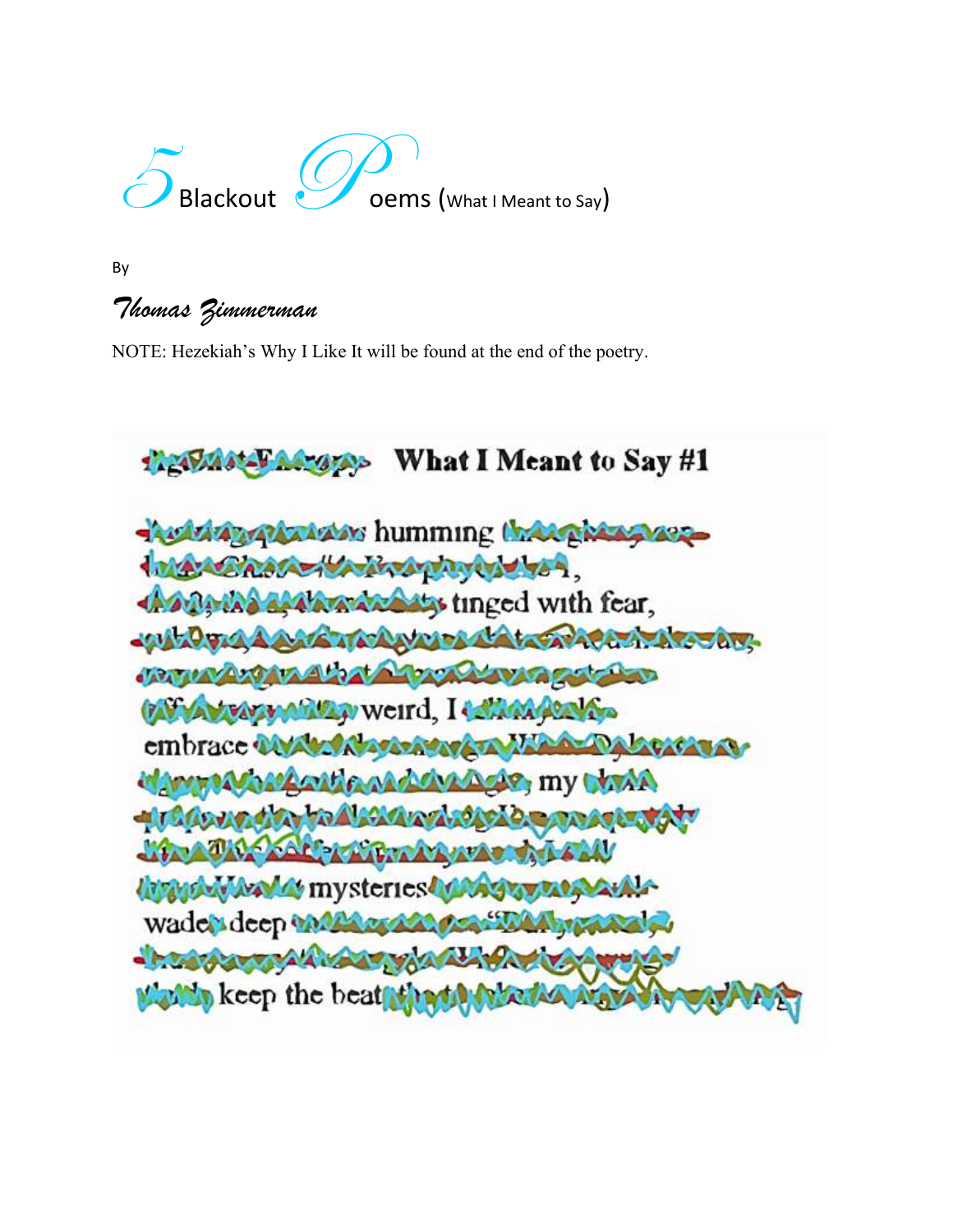**Netton AngelSystem** What I Meant to Say #2

**JOHN CHANGER CALLERY** altered 4 described as With Autop discharged the Automobile station

old marshaup dat older Massed closer to death After Manuel I draws ago

MAD Republikation whirl settled that A part 200 **CHAPTERSTORY TREED Within draggets and** 

this space The hold the sign Model is the second Und Wasteingen free to the state of Fipple out

the Agave the Address to the Assault District a de composação en substância de la palado

MARIA CIRCO STATIONS ALTERNATIVOICE Add canabacted and content room and to

Miller of the Analogue de Rose litt 1994 Length Honor order **Monda Consent Added Added by green and growing**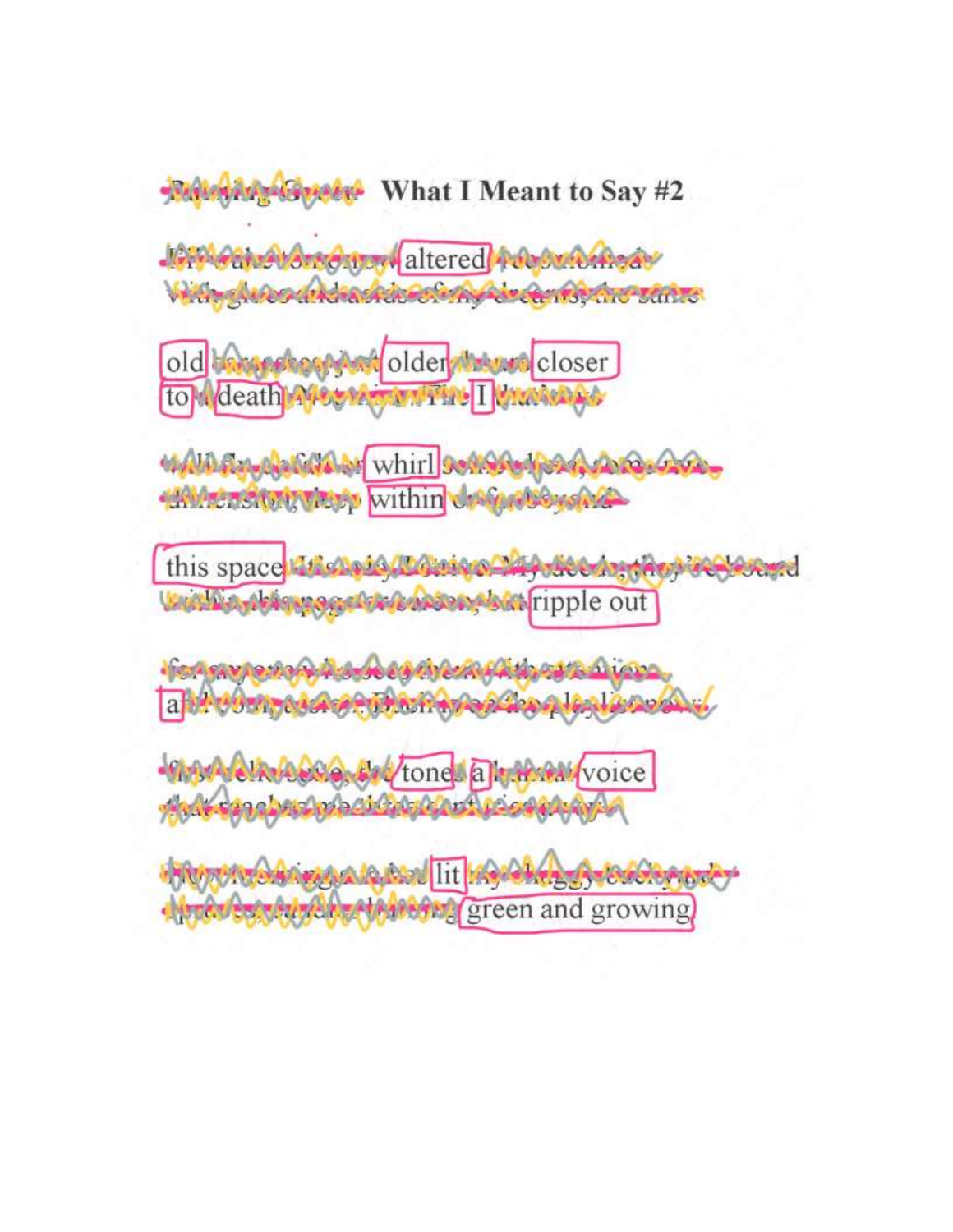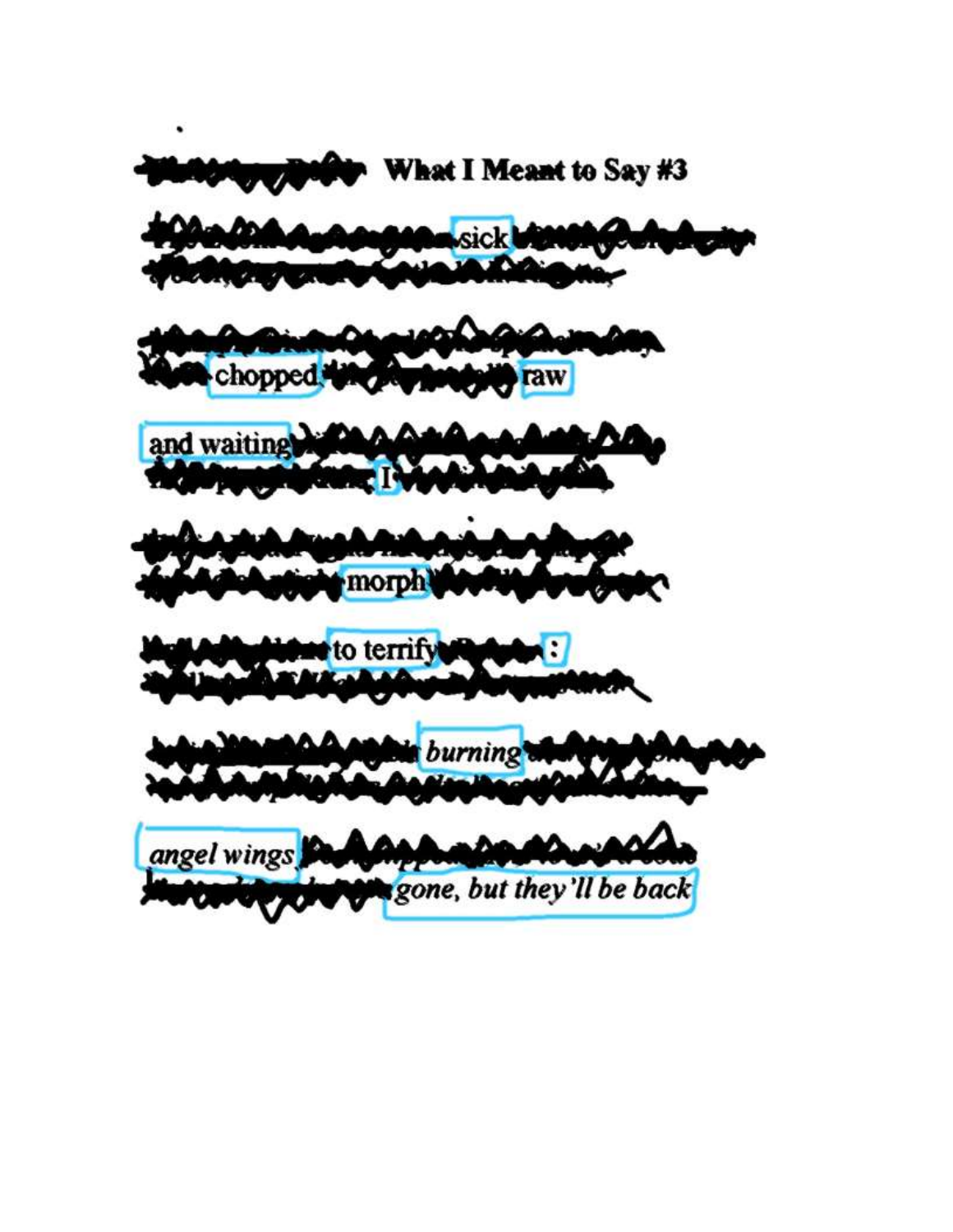**Brown Brown Add** What I Meant to Say #4

Hove extracts the measurement of the state Passer Represented a cell LARA exit for transporter the maze the statute to the statute to the term of the control of the statute of the statute of the statute of the statute a safety net an easy out A frame Treatolets us dream visited to variation Continue to the got, subtleves shower the Microsoftey ond the Cathery respired chaos -Extricintuation fallousers we prating death to software that's ear pleasure and salvation Triese tien from Veneral Indianal Rodisso turi metri el etobacie to adde sheeting strates in the strakes stoke the inner light Hoth about the fight was a substantial Walk to posted in the weapons walk the way of freely distant to the reborn the telephone of the contract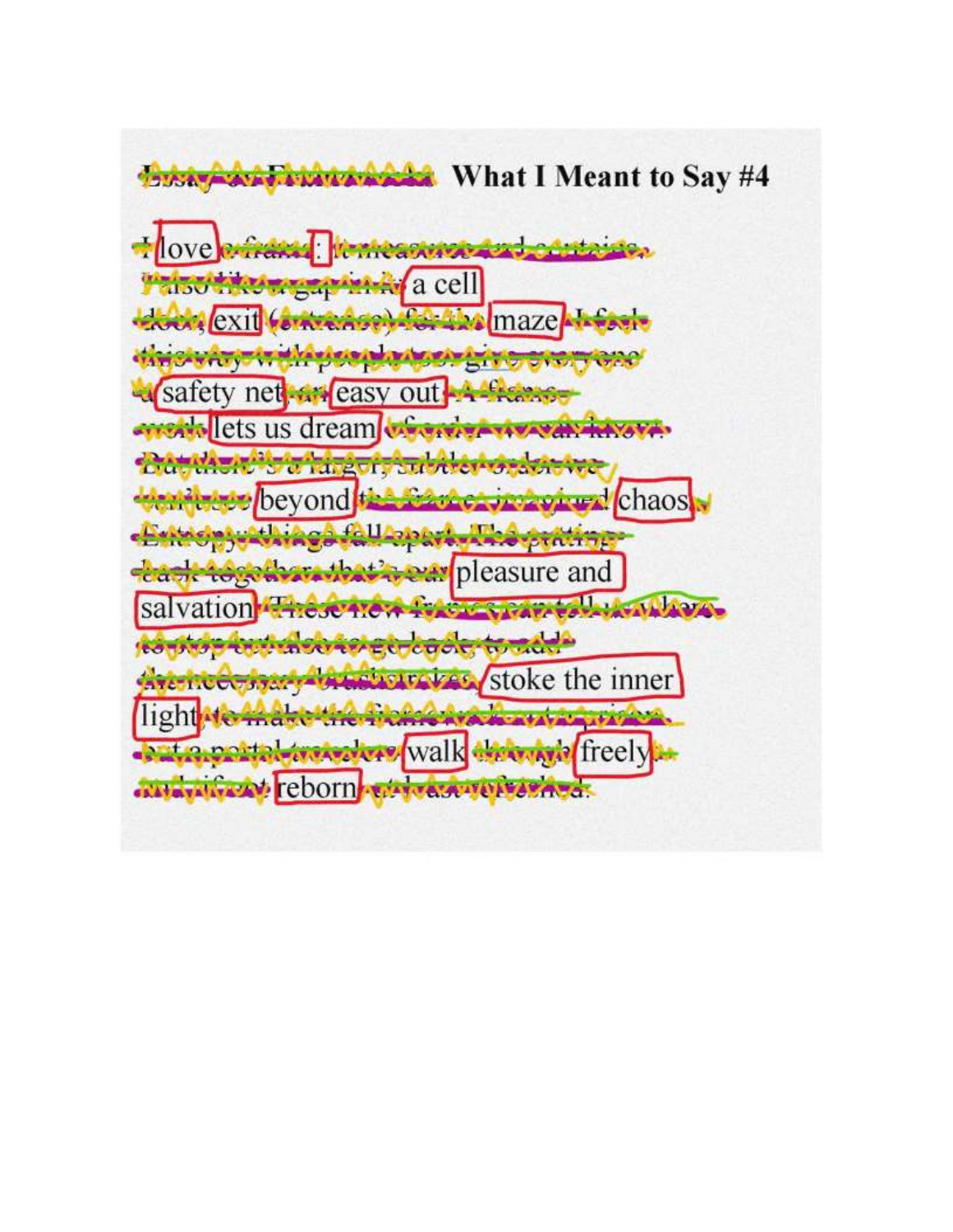What Meant to Say #7



**WHY I LIKE IT:** *Poetry Editor HEZEKIAH writes… Thomas Zimmerman's, '(What I Meant to Say),' #'s 1,2,3,4 & 7, could sway the most perceptively unpersuadable. It reads like the threads of a magic picture, a quilled, quilt-work of undis-clothed, wandering minstrel shreds and patches . . . ballads, songs and snatches. He puts a new bottle-spin on what has got to be beyond the pale. So ruggedly-frayed Persian bizarre. Modestly unique, in that budding boutique 'SHOP' genre (Self-Help-Occlusion-Poetry), fashioned by under-accessorizing. It's the new 'Pop' with less Angry Worn-holes. The man is a visionary revisionist redirecting, recycling rainbows of redactions, get your recidivist reactions here. I highly recommend reading what you can or so much as he has relented to relinquish in his rueful, room-by-room, ruin runes, "humming, [the man even allows and accounts for uncovered, arrant punctuation marks] / tingled with fear, / weird, I / embrace / my / mysteries / wade deep / keep the beat" "...stoke the inner / light / walk freely / reborn" I won't spoil if for you, he already has, it's really quite amazing. He's abstracted and extracted these tracts from pre-honed, repurposed, previously-enjoyed, used-serviceable, salvaged components from earlier poems of his own. He's our chop-shop laureate--reconditioned*